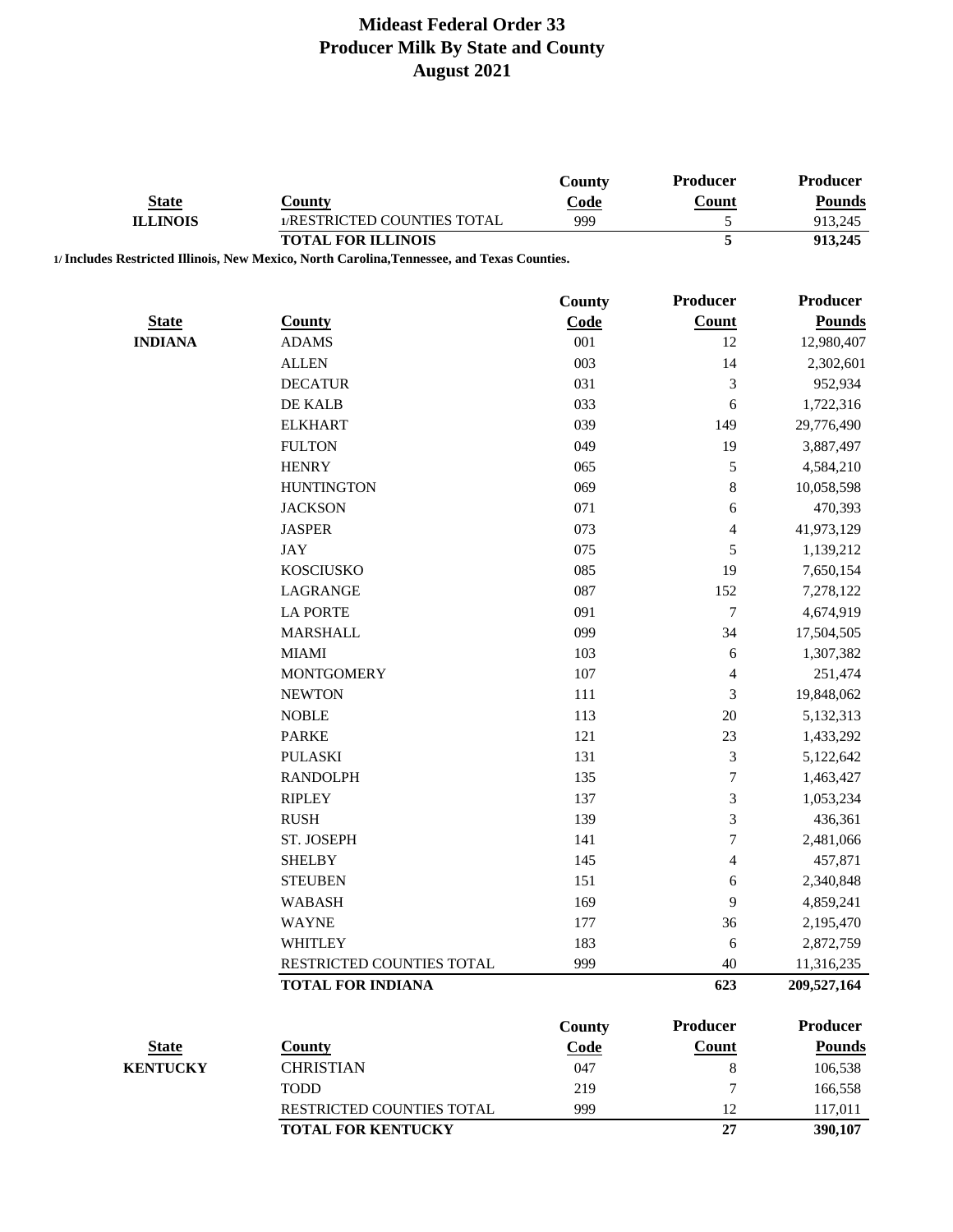|                                 |                           | County        | Producer                    | <b>Producer</b> |
|---------------------------------|---------------------------|---------------|-----------------------------|-----------------|
| <b>State</b><br><b>MARYLAND</b> | <b>County</b>             | Code          | Count                       | <b>Pounds</b>   |
|                                 | <b>GARRETT</b>            | 023           | 34                          | 2,805,587       |
|                                 | <b>TOTAL FOR MARYLAND</b> |               | 34                          | 2,805,587       |
|                                 |                           | <b>County</b> | Producer                    | <b>Producer</b> |
| <b>State</b>                    | <b>County</b>             | Code          | <b>Count</b>                | <b>Pounds</b>   |
| <b>MICHIGAN</b>                 | <b>ALCONA</b>             | 001           | $\mathfrak 3$               | 1,020,775       |
|                                 | <b>ALGER</b>              | 003           | $\mathfrak 3$               | 273,033         |
|                                 | <b>ALLEGAN</b>            | 005           | 37                          | 39,252,521      |
|                                 | <b>ALPENA</b>             | 007           | 14                          | 4,341,501       |
|                                 | <b>ARENAC</b>             | 011           | 13                          | 9,346,707       |
|                                 | <b>BARRY</b>              | 015           | 19                          | 30,873,368      |
|                                 | <b>BERRIEN</b>            | 021           | $\sqrt{5}$                  | 2,955,477       |
|                                 | <b>BRANCH</b>             | 023           | $\,8\,$                     | 5,457,807       |
|                                 | <b>CALHOUN</b>            | 025           | 17                          | 14,675,891      |
|                                 | <b>CHARLEVOIX</b>         | 029           | $\overline{4}$              | 921,420         |
|                                 | <b>CHIPPEWA</b>           | 033           | $\overline{4}$              | 409,626         |
|                                 | <b>CLARE</b>              | 035           | 14                          | 4,797,101       |
|                                 | <b>CLINTON</b>            | 037           | 37                          | 86,087,690      |
|                                 | <b>EATON</b>              | 045           | $17\,$                      | 1,982,343       |
|                                 | <b>GENESEE</b>            | 049           | $\overline{4}$              | 560,083         |
|                                 | <b>GLADWIN</b>            | 051           | $\mathfrak 3$               | 2,182,103       |
|                                 | <b>GRATIOT</b>            | 057           | 28                          | 97,746,374      |
|                                 | <b>HILLSDALE</b>          | 059           | 15                          | 9,081,194       |
|                                 | <b>HURON</b>              | 063           | 51                          | 97,478,025      |
|                                 | <b>INGHAM</b>             | 065           | 17                          | 7,643,348       |
|                                 | <b>IONIA</b>              | 067           | 29                          | 37,423,698      |
|                                 | <b>IOSCO</b>              | 069           | 10                          | 5,316,212       |
|                                 | <b>ISABELLA</b>           | 073           | 29                          | 18,471,830      |
|                                 | <b>JACKSON</b>            | 075           | 14                          | 5,898,330       |
|                                 | <b>KALAMAZOO</b>          | 077           | $\mathfrak s$               | 15,811,226      |
|                                 | <b>KENT</b>               | 081           | 21                          | 17,822,414      |
|                                 | <b>LAPEER</b>             | 087           | 12                          | 1,407,979       |
|                                 | <b>LENAWEE</b>            | 091           | 16                          | 40,190,307      |
|                                 | <b>LIVINGSTON</b>         | 093           | $\mathbf{9}$                | 5,011,226       |
|                                 | <b>MACOMB</b>             | 099           | $\mathfrak{Z}$              | 146,460         |
|                                 | <b>MASON</b>              | 105           | $\tau$                      | 3,413,921       |
|                                 | <b>MECOSTA</b>            | 107           | 15                          | 6,864,827       |
|                                 | <b>MENOMINEE</b>          | 109           | $10\,$                      | 1,887,519       |
|                                 | <b>MISSAUKEE</b>          | 113           | 33                          | 60,810,399      |
|                                 | <b>MONTCALM</b>           | 117           | 34                          | 19,914,207      |
|                                 | <b>MONTMORENCY</b>        | 119           | $\ensuremath{\mathfrak{Z}}$ | 887,468         |
|                                 | <b>MUSKEGON</b>           | 121           | 12                          | 19,636,747      |
|                                 | <b>NEWAYGO</b>            | 123           | 34                          | 20,217,303      |
|                                 | <b>OGEMAW</b>             | 129           | $26\,$                      | 13,530,644      |
|                                 | <b>OSCEOLA</b>            | 133           | 21                          | 23,587,720      |
|                                 | <b>OSCODA</b>             | 135           | $\sqrt{6}$                  | 447,754         |
|                                 | <b>OTTAWA</b>             | 139           | 39                          | 58,730,551      |
|                                 | <b>SAGINAW</b>            | 145           | 11                          | 4,077,384       |
|                                 | <b>ST. CLAIR</b>          | 147           | $\,8\,$                     | 1,777,760       |
|                                 | ST. JOSEPH                | 149           | 15                          | 7,036,632       |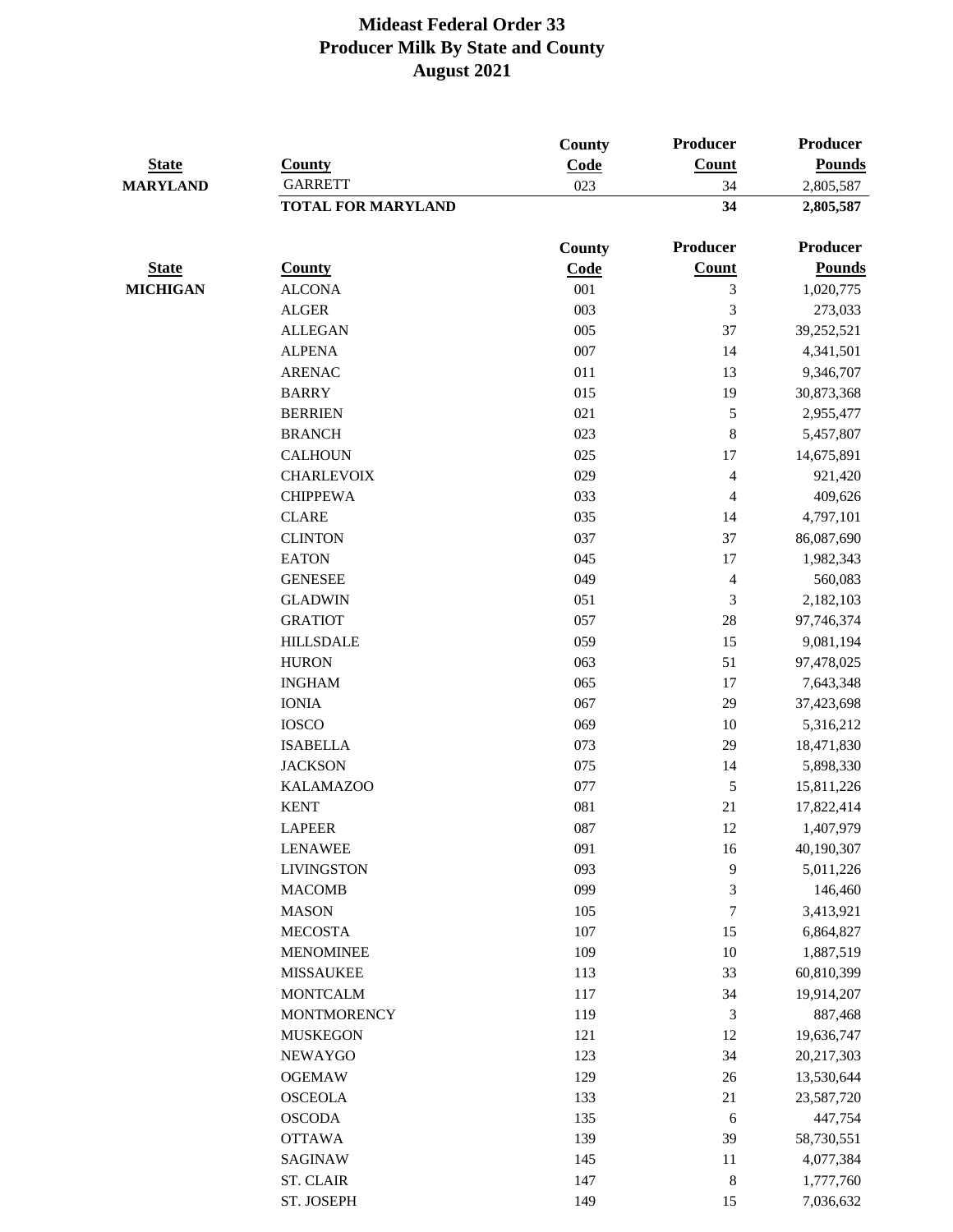|                             |                               | County        | Producer        | <b>Producer</b> |
|-----------------------------|-------------------------------|---------------|-----------------|-----------------|
| <b>State</b>                | <b>County</b>                 | Code          | Count           | <b>Pounds</b>   |
| <b>MICHIGAN</b>             | <b>SANILAC</b>                | 151           | 67              | 74,234,639      |
|                             | <b>SHIAWASSEE</b>             | 155           | 10              | 3,924,833       |
|                             | <b>TUSCOLA</b>                | 157           | 29              | 32,019,693      |
|                             | <b>VAN BUREN</b>              | 159           | 8               | 19,678,590      |
|                             | <b>WASHTENAW</b>              | 161           | 11              | 3,165,605       |
|                             | <b>WEXFORD</b>                | 165           | 8               | 1,476,346       |
|                             | RESTRICTED COUNTIES TOTAL     | 999           | 24              | 7,327,684       |
|                             | <b>TOTAL FOR MICHIGAN</b>     |               | 892             | 949,234,295     |
|                             |                               | County        | Producer        | <b>Producer</b> |
| <b>State</b>                | <b>County</b>                 | Code          | <b>Count</b>    | <b>Pounds</b>   |
| <b>MINNESOTA</b>            | RESTRICTED COUNTIES TOTAL     | 999           | 6               | 94,979          |
|                             | <b>TOTAL FOR MINNESOTA</b>    |               | 6               | 94,979          |
|                             |                               |               |                 |                 |
|                             |                               | County        | <b>Producer</b> | <b>Producer</b> |
| <b>State</b>                | <b>County</b>                 | Code          | <b>Count</b>    | <b>Pounds</b>   |
| <b>NEW YORK</b>             | <b>CATTARAUGUS</b>            | 009           | 34              | 20,984,134      |
|                             | <b>CHAUTAUQUA</b>             | 013           | 62              | 20,742,135      |
|                             | <b>ERIE</b>                   | 029           | 10              | 1,540,965       |
|                             | <b>GENESEE</b>                | 037           | $\mathfrak{Z}$  | 3,210,910       |
|                             | <b>LIVINGSTON</b>             | 051           | $\overline{4}$  | 2,763,301       |
|                             | <b>STEUBEN</b>                | 101           | 6               | 5,509,969       |
|                             | <b>WYOMING</b>                | 121           | 21              | 23,877,602      |
|                             | RESTRICTED COUNTIES TOTAL     | 999           | $\overline{2}$  | 4,750,485       |
|                             | <b>TOTAL FOR NEW YORK</b>     |               | 142             | 83,379,501      |
|                             |                               |               | <b>Producer</b> | <b>Producer</b> |
|                             |                               | <b>County</b> |                 |                 |
| <b>State</b><br><b>OHIO</b> | <b>County</b><br><b>ADAMS</b> | Code<br>001   | Count           | <b>Pounds</b>   |
|                             |                               |               | 7               | 527,452         |
|                             | <b>ALLEN</b>                  | 003           | 3               | 546,968         |
|                             | <b>ASHLAND</b>                | 005           | 33              | 16,109,337      |
|                             | <b>ASHTABULA</b>              | $007\,$       | 15              | 6,384,196       |
|                             | <b>ATHENS</b>                 | 009           | $\overline{4}$  | 285,230         |
|                             | <b>AUGLAIZE</b>               | 011           | $26\,$          | 4,906,868       |
|                             | <b>BELMONT</b>                | 013           | 7               | 690,248         |
|                             | <b>BROWN</b>                  | 015           | 4               | 411,458         |
|                             | CARROLL                       | 019           | 15              | 1,392,788       |
|                             | <b>CHAMPAIGN</b>              | 021           | 6               | 544,899         |
|                             | <b>CLARK</b>                  | 023           | 4               | 8,515,175       |
|                             | <b>CLINTON</b>                | 027           | 3               | 236,980         |
|                             | <b>COLUMBIANA</b>             | 029           | 50              | 13,563,488      |
|                             | <b>COSHOCTON</b>              | 031           | 19              | 3,448,809       |
|                             | <b>CRAWFORD</b>               | 033           | 7               | 3,045,961       |
|                             | <b>DARKE</b>                  | 037           | $30\,$          | 12,950,114      |
|                             | <b>DEFIANCE</b>               | 039           | 7               | 11,056,760      |
|                             | <b>DELAWARE</b>               | 041           | 3               | 204,771         |
|                             | <b>FAYETTE</b>                | 047           | 4               | 1,033,361       |
|                             | <b>FULTON</b>                 | 051           | 4               | 5,085,036       |
|                             | <b>GEAUGA</b>                 | 055           | 33              | 3,997,602       |
|                             | <b>GREENE</b>                 | 057           | 3               | 1,210,164       |
|                             | <b>HANCOCK</b>                | 063           | 3               | 1,556,146       |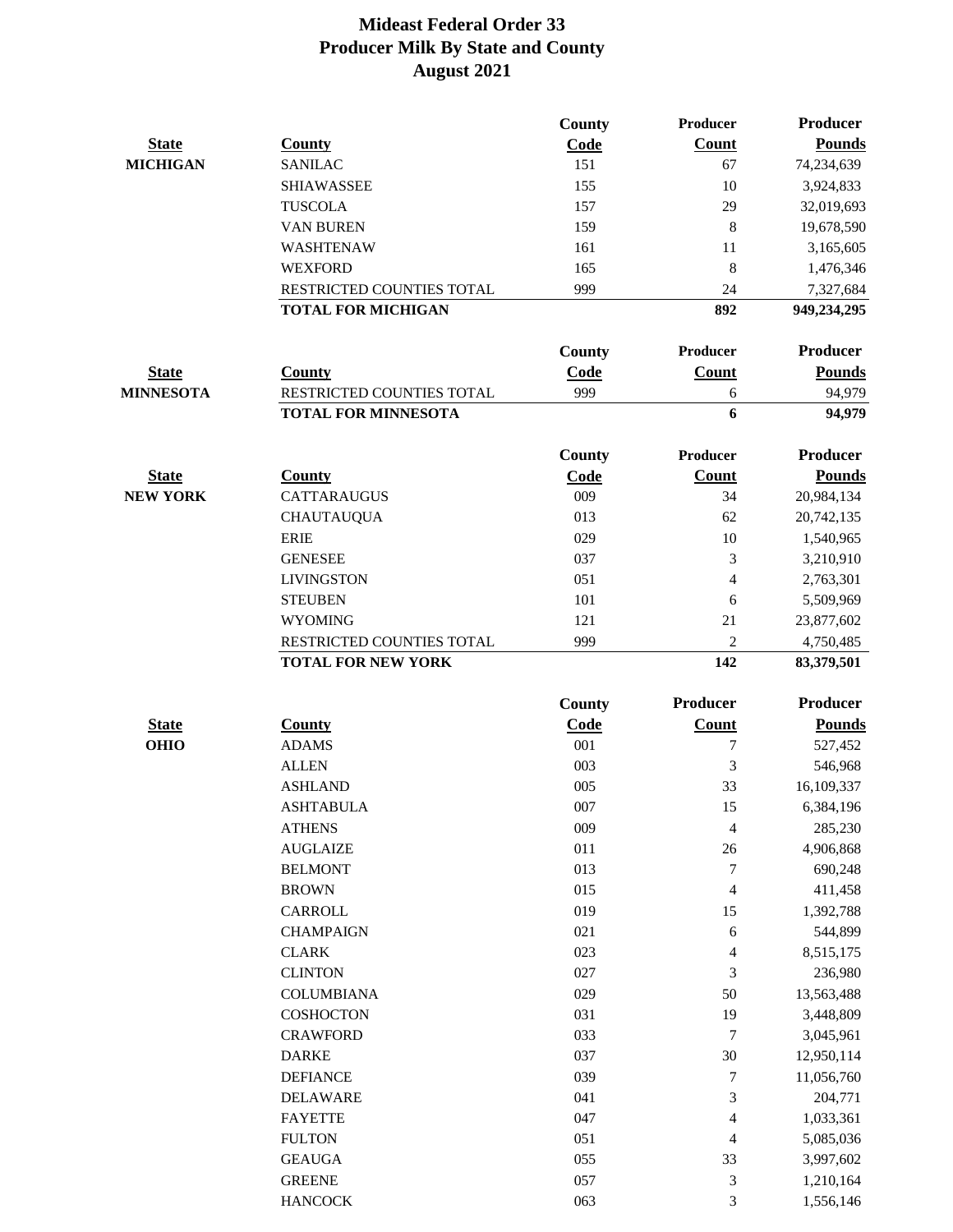|              |                           | County        | <b>Producer</b>         | <b>Producer</b> |
|--------------|---------------------------|---------------|-------------------------|-----------------|
| <b>State</b> | <b>County</b>             | Code          | <b>Count</b>            | <b>Pounds</b>   |
| <b>OHIO</b>  | <b>HARDIN</b>             | 065           | $\,8\,$                 | 17,945,028      |
|              | <b>HARRISON</b>           | 067           | 4                       | 349,584         |
|              | <b>HENRY</b>              | 069           | 5                       | 4,454,559       |
|              | <b>HIGHLAND</b>           | 071           | $24\,$                  | 2,300,900       |
|              | <b>HOLMES</b>             | 075           | 118                     | 13,793,429      |
|              | <b>HURON</b>              | 077           | 38                      | 6,804,909       |
|              | <b>JEFFERSON</b>          | 081           | $\mathfrak s$           | 351,709         |
|              | <b>KNOX</b>               | 083           | 19                      | 7,178,234       |
|              | <b>LICKING</b>            | 089           | 6                       | 8,909,127       |
|              | <b>LOGAN</b>              | 091           | 24                      | 4,125,039       |
|              | <b>LORAIN</b>             | 093           | $\mathbf{9}$            | 1,133,884       |
|              | <b>MADISON</b>            | 097           | 9                       | 20,367,563      |
|              | <b>MAHONING</b>           | 099           | 21                      | 7,915,612       |
|              | <b>MEDINA</b>             | 103           | 12                      | 2,611,517       |
|              | <b>MERCER</b>             | 107           | 64                      | 22,303,521      |
|              | <b>MIAMI</b>              | 109           | 5                       | 700,033         |
|              | <b>MONROE</b>             | 111           | 6                       | 701,781         |
|              | <b>MORGAN</b>             | 115           | 5                       | 576,457         |
|              | <b>MORROW</b>             | 117           | $\overline{\mathbf{4}}$ | 2,586,513       |
|              | <b>MUSKINGUM</b>          | 119           | $\,$ $\,$               | 1,040,789       |
|              | <b>PAULDING</b>           | 125           | 6                       | 20,779,447      |
|              | <b>PICKAWAY</b>           | 129           | 6                       | 3,427,945       |
|              | <b>PORTAGE</b>            | 133           | 6                       | 2,703,621       |
|              | <b>PREBLE</b>             | 135           | 6                       | 1,036,647       |
|              | <b>PUTNAM</b>             | 137           | $\,$ $\,$               | 5,955,465       |
|              | <b>RICHLAND</b>           | 139           | 98                      | 11,374,594      |
|              | <b>ROSS</b>               | 141           | $\mathbf{9}$            | 854,876         |
|              | <b>SANDUSKY</b>           | 143           | 6                       | 415,164         |
|              | <b>SHELBY</b>             | 149           | $28\,$                  | 7,116,566       |
|              | <b>STARK</b>              | 151           | 44                      | 13,150,268      |
|              | TRUMBULL                  | 155           | 16                      | 3,261,842       |
|              | TUSCAWARAS                | 157           | 106                     | 13,823,327      |
|              | <b>UNION</b>              | 159           | 5                       | 851,108         |
|              | VAN WERT                  | 161           | $\sqrt{6}$              | 8,023,680       |
|              | <b>WASHINGTON</b>         | 167           | 12                      | 2,206,550       |
|              | <b>WAYNE</b>              | 169           | 156                     | 58,961,428      |
|              | <b>WOOD</b>               | 173           | 4                       | 11,329,853      |
|              | <b>WYANDOT</b>            | 175           | 4                       | 583,695         |
|              | RESTRICTED COUNTIES TOTAL | 999           | 26                      | 26,515,592      |
|              | <b>TOTAL FOR OHIO</b>     |               | 1,236                   | 416,225,667     |
|              |                           | <b>County</b> | <b>Producer</b>         | Producer        |
| <b>State</b> | <b>County</b>             | Code          | <b>Count</b>            | <b>Pounds</b>   |
| PENNSYLVANIA | <b>ARMSTRONG</b>          | 005           | 16                      | 2,575,227       |
|              | DE AVED                   | 007           |                         | 1.014002        |

| County           | Coae | Count | rounus    |
|------------------|------|-------|-----------|
| <b>ARMSTRONG</b> | 005  | 16    | 2,575,227 |
| <b>BEAVER</b>    | 007  | 18    | 1,014,982 |
| <b>BLAIR</b>     | 013  | 3     | 304,784   |
| <b>BRADFORD</b>  | 015  | 7     | 613,522   |
| <b>BUTLER</b>    | 019  | 22    | 3,264,285 |
| <b>CAMBRIA</b>   | 021  | 7     | 1,521,336 |
| <b>CENTRE</b>    | 027  | 7     | 1,554,079 |
| <b>CLARION</b>   | 031  | 12    | 2,031,799 |
|                  |      |       |           |